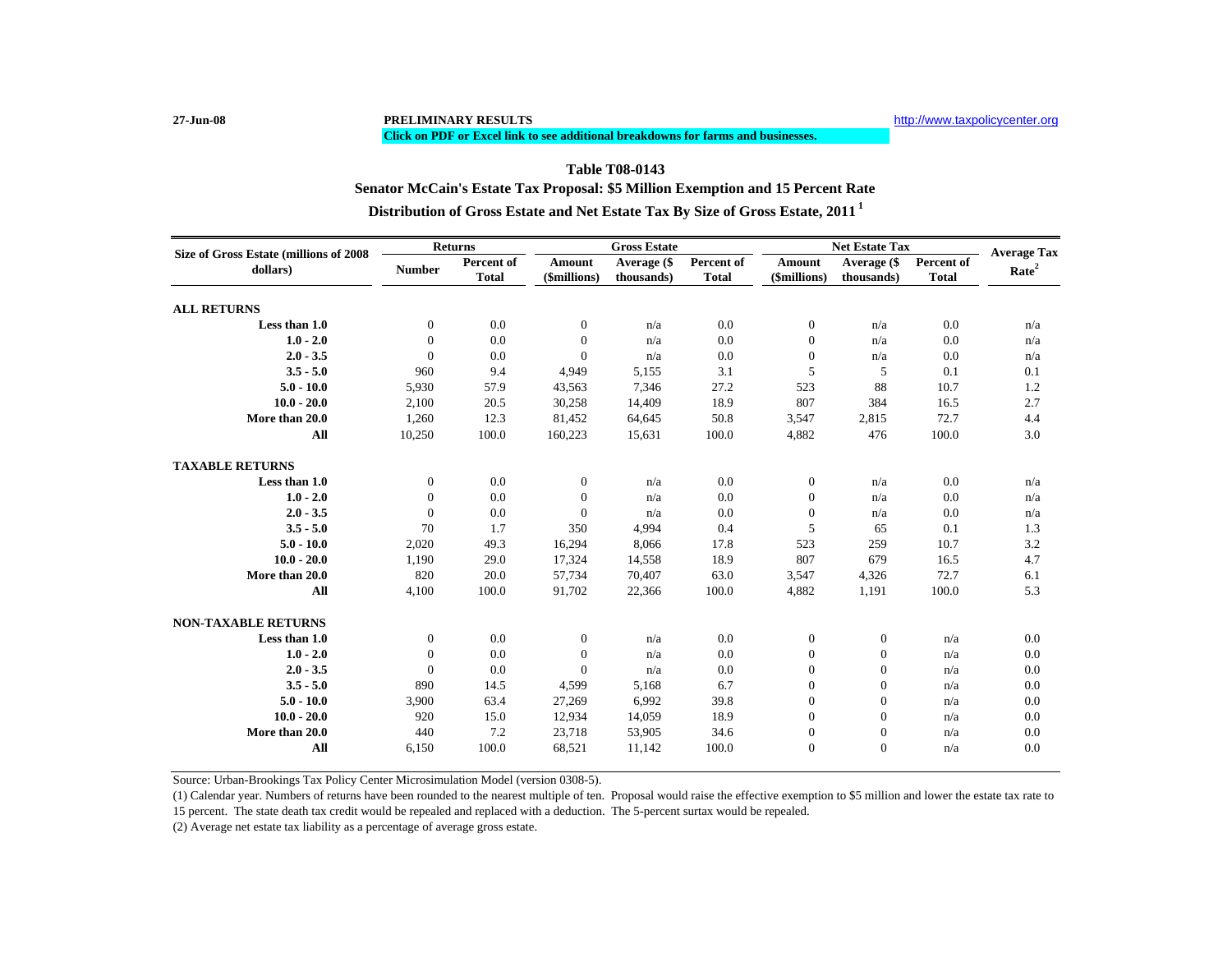**27-Jun-08 PRELIMINARY RESULTS**

# **Table T08-0143Distribution of Gross Estate and Net Estate Tax By Size of Gross Estate, 2011<sup>1</sup> Senator McCain's Estate Tax Proposal: \$5 Million Exemption and 15 Percent Rate Farms and Businesses Under \$5 Million2**

**ALL RETURNS Less than 1.0**0 0 0.0 0 n/a 0.0 0 n/a 0.0 n/a 0.0 n/a **1.0 - 2.0**0 0 0.0 0 n/a 0.0 0 n/a 0.0 n/a 0.0 n/a **2.0 - 3.5**5 0 0.0 0 n/a 0.0 0 n/a 0.0 n/a 0.0 n/a **3.5 - 5.00** 60 19.4 300 5,004 14.6 0 0 0.0 0.0 **5.0 - 10.0** 250 80.6 1,752 7,006 85.4 16 63 100.0 0.9 **All** 310 100.0 2,052 6,619 100.0 16 51 100.0 0.8 **TAXABLE RETURNSLess than 1.0**0 0 0.0 0  $n/a$  0.0 0  $n/a$  0.0  $n/a$  0.0  $n/a$ **1.0 - 2.0**0 0 0.0 0 n/a 0.0 0 n/a 0.0 n/a 0.0 n/a **2.0 - 3.5**5 0 0.0 0 n/a 0.0 0 n/a 0.0 n/a 0.0 n/a **3.5 - 5.00** 0.0 0.0 1 n/a 0.1 0 n/a 0.0 n/a **5.0 - 10.0** 100 100.0 792 7,924 99.9 16 158 100.0 2.0 **All** 100 100.0 793 7,935 100.0 16 158 100.0 2.0 **NON-TAXABLE RETURNSLess than 1.0**0 0 0.0 0  $n/a$  0.0 0 0  $n/a$  0.0 **1.0 - 2.0**0 0 0.0 0 n/a 0.0 0 0 n/a 0.0 **2.0 - 3.5**5 0 0.0 0 n/a 0.0 0 0 n/a 0.0 **3.5 - 5.00** 60 30.0 299 4,986 23.8 0 0 n/a 0.0 **5.0 - 10.00** 140 70.0 959 6,851 76.2 0 0 n/a 0.0 **All**1 200 100.0 1,258 6,291 100.0 0 0 n/a 0.0 **Net Estate TaxAmount (\$millions) Average (\$ thousands) Percent of Total Gross Estate Size of Gross Estate (millions of 2008 dollars) Amount (\$millions) Average (\$ thousands) Percent of Total Average Tax Rate3 Returns Percent of Total Number**

Source: Urban-Brookings Tax Policy Center Microsimulation Model (version 0308-5).

(1) Calendar year. Numbers of returns have been rounded to the nearest multiple of ten. Proposal would raise the effective exemption to \$5 million and lower the estate tax rate to 15 percent. The state death tax credit would be repealed and replaced with a deduction. The 5-percent surtax would be repealed.

(2) Estate tax returns where farm and business assets represent at least half of gross estate and these assets total no more than \$5 million.

(3) Average net estate tax liability as a percentage of average gross estate.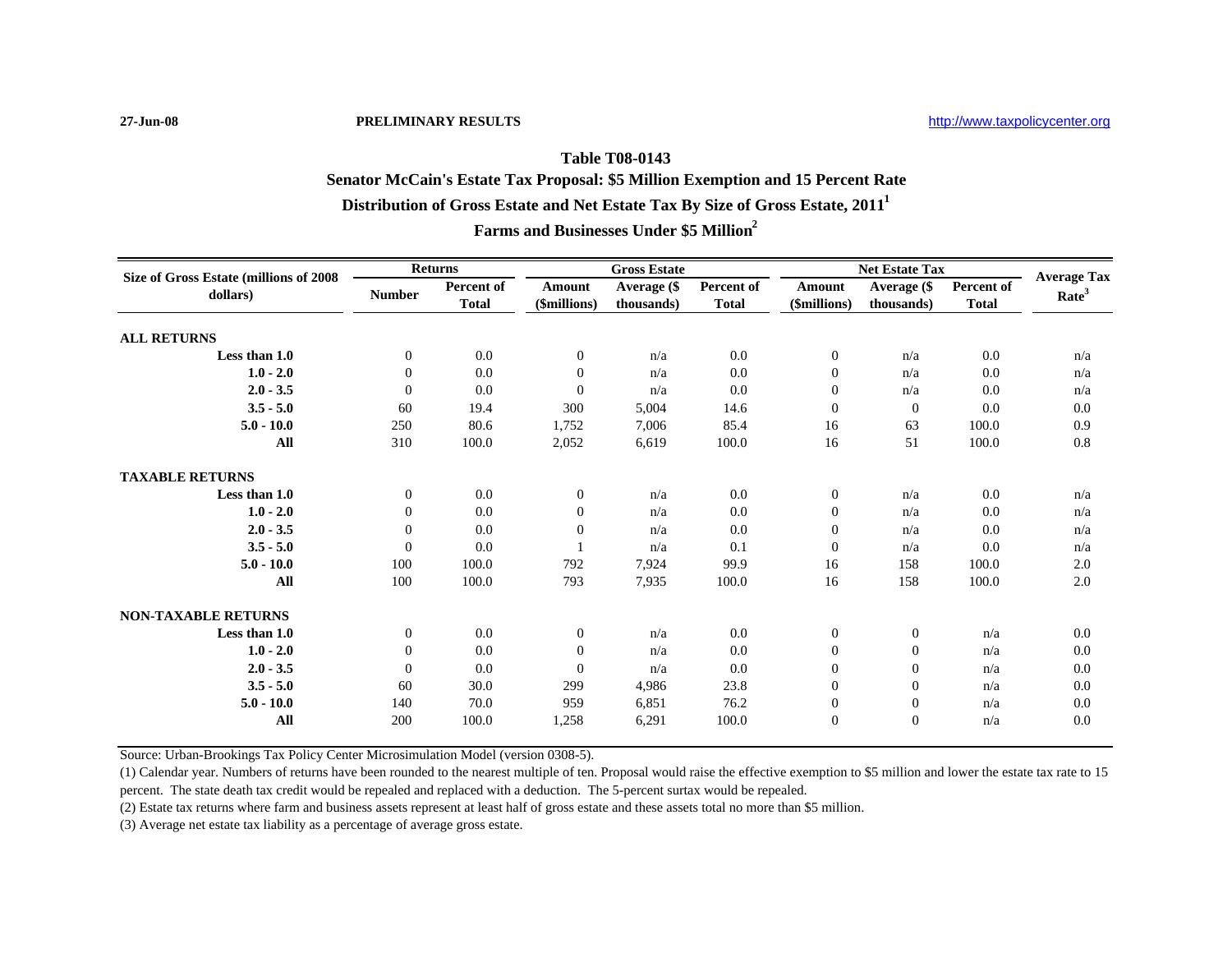## **Table T08-0143 Distribution of Gross Estate and Net Estate Tax By Size of Gross Estate, 2011<sup>1</sup> Senator McCain's Estate Tax Proposal: \$5 Million Exemption and 15 Percent Rate**

**Farms and Businesses<sup>2</sup>**

| Size of Gross Estate (millions of 2008<br>dollars) | <b>Returns</b> |                            | <b>Gross Estate</b>           |             |              | <b>Net Estate Tax</b>  |                           |                            |                                         |
|----------------------------------------------------|----------------|----------------------------|-------------------------------|-------------|--------------|------------------------|---------------------------|----------------------------|-----------------------------------------|
|                                                    | <b>Number</b>  | Percent of<br><b>Total</b> | <b>Amount</b><br>(\$millions) | Average (\$ | Percent of   | Amount<br>(\$millions) | Average (\$<br>thousands) | Percent of<br><b>Total</b> | <b>Average Tax</b><br>Rate <sup>3</sup> |
|                                                    |                |                            |                               | thousands)  | <b>Total</b> |                        |                           |                            |                                         |
| <b>ALL RETURNS</b>                                 |                |                            |                               |             |              |                        |                           |                            |                                         |
| Less than 1.0                                      | $\mathbf{0}$   | 0.0                        | $\mathbf{0}$                  | n/a         | 0.0          | $\boldsymbol{0}$       | n/a                       | 0.0                        | n/a                                     |
| $1.0 - 2.0$                                        | $\mathbf{0}$   | 0.0                        | $\mathbf{0}$                  | n/a         | 0.0          | $\overline{0}$         | n/a                       | 0.0                        | n/a                                     |
| $2.0 - 3.5$                                        | $\Omega$       | 0.0                        | $\mathbf{0}$                  | n/a         | 0.0          | $\overline{0}$         | n/a                       | 0.0                        | n/a                                     |
| $3.5 - 5.0$                                        | 60             | 7.0                        | 300                           | 5,004       | 1.4          | $\Omega$               | $\overline{0}$            | 0.0                        | 0.0                                     |
| $5.0 - 10.0$                                       | 400            | 46.5                       | 2,916                         | 7,291       | 13.8         | 20                     | 51                        | 3.2                        | 0.7                                     |
| $10.0 - 20.0$                                      | 190            | 22.1                       | 2,752                         | 14,486      | 13.0         | 49                     | 256                       | 7.6                        | 1.8                                     |
| More than 20.0                                     | 220            | 25.6                       | 15,167                        | 68,942      | 71.8         | 572                    | 2,598                     | 89.2                       | 3.8                                     |
| All                                                | 860            | 100.0                      | 21,136                        | 24,577      | 100.0        | 641                    | 745                       | 100.0                      | 3.0                                     |
| <b>TAXABLE RETURNS</b>                             |                |                            |                               |             |              |                        |                           |                            |                                         |
| Less than 1.0                                      | $\mathbf{0}$   | 0.0                        | $\mathbf{0}$                  | n/a         | 0.0          | $\mathbf{0}$           | n/a                       | 0.0                        | n/a                                     |
| $1.0 - 2.0$                                        | $\mathbf{0}$   | 0.0                        | $\Omega$                      | n/a         | 0.0          | $\overline{0}$         | n/a                       | 0.0                        | n/a                                     |
| $2.0 - 3.5$                                        | $\mathbf{0}$   | 0.0                        | $\Omega$                      | n/a         | 0.0          | $\overline{0}$         | n/a                       | 0.0                        | n/a                                     |
| $3.5 - 5.0$                                        | $\mathbf{0}$   | 0.0                        | -1                            | n/a         | 0.0          | $\mathbf{0}$           | n/a                       | 0.0                        | n/a                                     |
| $5.0 - 10.0$                                       | 130            | 40.6                       | 1,060                         | 8,151       | 9.0          | 20                     | 158                       | 3.2                        | 1.9                                     |
| $10.0 - 20.0$                                      | 70             | 21.9                       | 1,066                         | 15,235      | 9.1          | 49                     | 694                       | 7.6                        | 4.6                                     |
| More than 20.0                                     | 120            | 37.5                       | 9,622                         | 80,183      | 81.9         | 572                    | 4,763                     | 89.2                       | 5.9                                     |
| All                                                | 320            | 100.0                      | 11,749                        | 36.716      | 100.0        | 641                    | 2,002                     | 100.0                      | 5.5                                     |
| <b>NON-TAXABLE RETURNS</b>                         |                |                            |                               |             |              |                        |                           |                            |                                         |
| Less than 1.0                                      | $\mathbf{0}$   | 0.0                        | $\mathbf{0}$                  | n/a         | 0.0          | $\mathbf{0}$           | $\overline{0}$            | n/a                        | 0.0                                     |
| $1.0 - 2.0$                                        | $\mathbf{0}$   | 0.0                        | $\mathbf{0}$                  | n/a         | 0.0          | $\overline{0}$         | $\boldsymbol{0}$          | n/a                        | 0.0                                     |
| $2.0 - 3.5$                                        | $\overline{0}$ | 0.0                        | $\mathbf{0}$                  | n/a         | 0.0          | $\boldsymbol{0}$       | $\mathbf{0}$              | n/a                        | 0.0                                     |
| $3.5 - 5.0$                                        | 60             | 11.1                       | 299                           | 4,986       | 3.2          | $\Omega$               | $\Omega$                  | n/a                        | 0.0                                     |
| $5.0 - 10.0$                                       | 260            | 48.1                       | 1,857                         | 7,142       | 19.8         | $\mathbf{0}$           | $\mathbf{0}$              | n/a                        | 0.0                                     |
| $10.0 - 20.0$                                      | 120            | 22.2                       | 1,686                         | 14,049      | 18.0         | $\mathbf{0}$           | $\mathbf{0}$              | n/a                        | 0.0                                     |
| More than 20.0                                     | 100            | 18.5                       | 5,545                         | 55,453      | 59.1         | $\boldsymbol{0}$       | $\boldsymbol{0}$          | n/a                        | 0.0                                     |
| All                                                | 540            | 100.0                      | 9,387                         | 17,384      | 100.0        | $\mathbf{0}$           | $\mathbf{0}$              | n/a                        | 0.0                                     |

Source: Urban-Brookings Tax Policy Center Microsimulation Model (version 0308-5).

(1) Calendar year. Numbers of returns have been rounded to the nearest multiple of ten. Proposal would raise the effective exemption to \$5 million and lower the estate tax rate to 15 percent. The state death tax credit would be repealed and replaced with a deduction. The 5-percent surtax would be repealed.

(2) Estate tax returns where farm and business assets represent at least half of gross estate.

(3) Average net estate tax liability as a percentage of average gross estate.